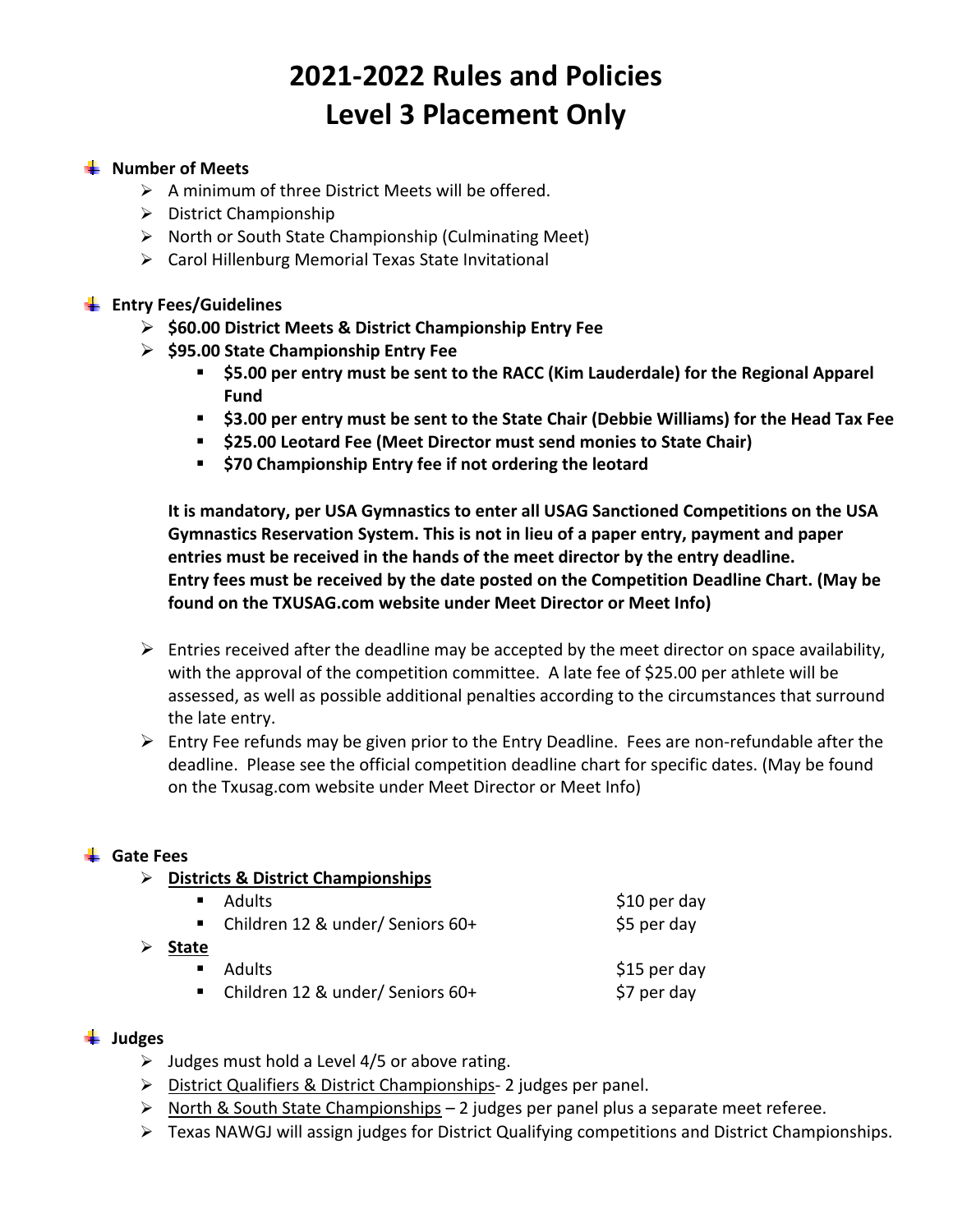- $\triangleright$  The State Administrative Assignment Committee will determine the final selection of officials for the State Championships.
- $\triangleright$  Judges assigned to the Carol Hillenburg Memorial State Invitational will be selected according to rating.
- $\triangleright$  The final score of each athlete will be flashed on all individual events.

# **Event Awards**

- Official USAG State Championship Medals are required at the State Championships. Order the Official USA Gymnastics State Championship medals through the State Chair.
- Events: 50% of the athletes entered in each Age Group must be recognized with Medals on each of the four (4) individual events.
- $\geq 100\%$  of the athletes must be recognized in the All Around with medals.
- $\triangleright$  The Meet Host is financially responsible for the state medals.
- $\triangleright$  The medals much be 2" in size and must be made of metal.

# **Team Competition**

- Large Team: Clubs entering Team Competition with 11 or more athletes will be placed into Large Team competition. 7 scores will count for Large Team Competition.
- Medium Team: Clubs entering Team Competition with 6‐10 athletes will be placed into Medium Team competition. 5 scores will count for Medium Team competition.
- > Small Team: Clubs entering Team Competition with 3-5 athletes will be placed into Small Team competition. 3 scores will count for Small Team competition.
- $\triangleright$  Team size may NOT change after the entry deadline.
- Team fee for District Qualifier & Championship is \$35.00
- $>$  50% of the clubs entering will receive a banner. If 4 clubs or less, award 1<sup>st–3rd</sup> Place.
- $\triangleright$  State Championships: Team Competition will be allowed at the Texas State Championships.
- **At State Championships (banners must be used): Teams will be awarded 1st 3rd, in Small, Medium and Large Team. \*\*\*No charge for team competition. All clubs will be entered in team competition based on the number of athletes registered. \*\*\***
- Carol Hillenburg Memorial Texas State Invitational
	- See TXUSAG.com for specific information on this meet.
- Official banners are required at all District Qualifiers and District Championships.
- $\triangleright$  The official Banner supplier company is recommended for ALL State Program competitions, but is not required, as long as the banner supplier chosen meets state size, weight and quality requirements of the banner. (Approval by the SACC)

# **Qualifying Procedures**

- $\triangleright$  Athletes may NOT compete outside of their home district for any District Qualifier or District Championship.
- $\triangleright$  Compulsory Invitational Competitions are not recognized for Qualification to District Championships North or South State Championships.
- District Meets: No score needed to enter. All registered USAG athletes training at a club within the district may enter the competition. Gymnast may compete as a Level 3 Placement and move to Level 3 Achievement at the discretion of the coach.
- ▶ District Championships: 20.00 AA achieved as a Level 3A or 3P at a District Qualifier needed to enter.